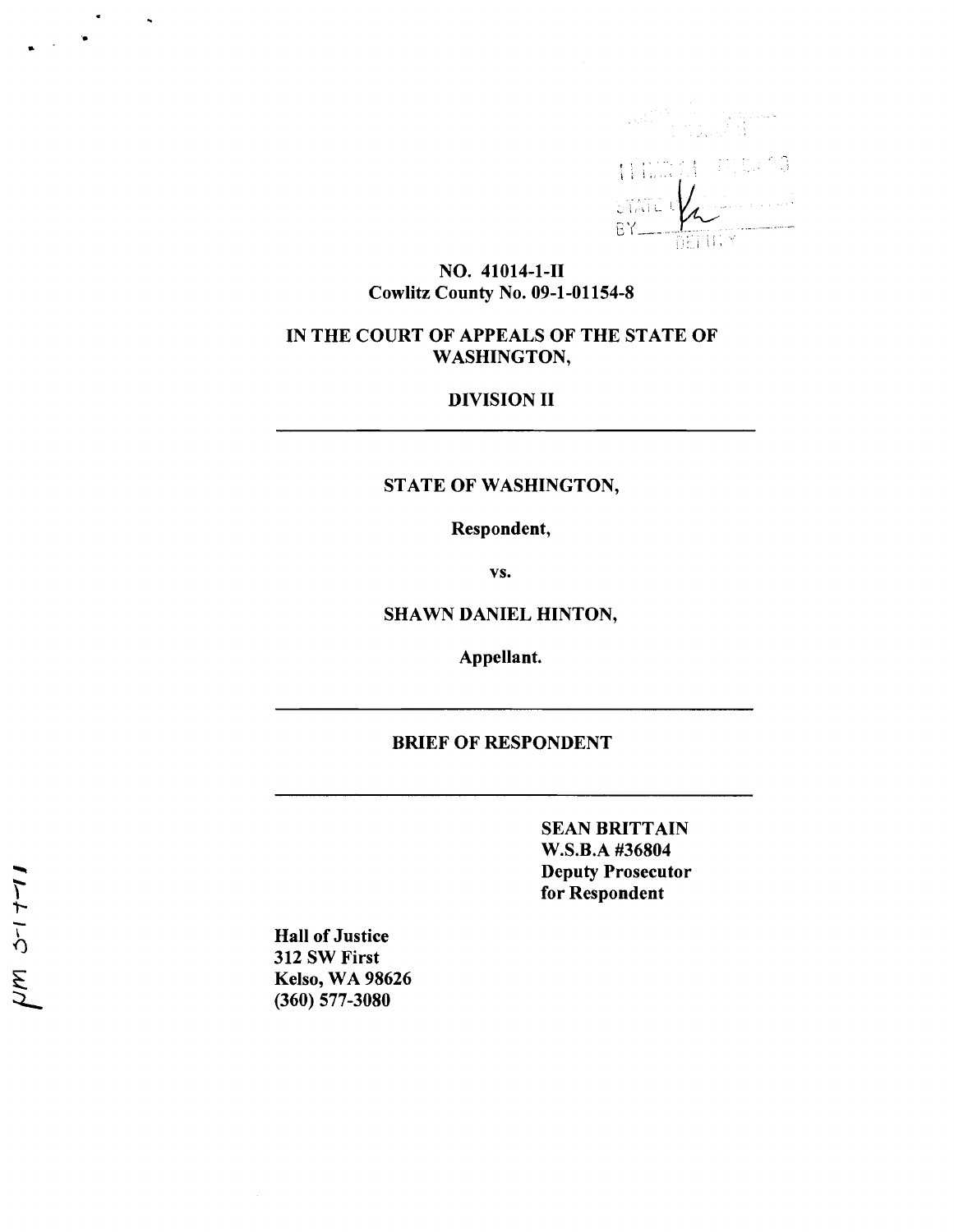# TABLE OF CONTENTS

 $\mathbf{r}=\frac{1}{2}+\frac{1}{2}$ 

## PAGE

| L.         |                                                                                                                                                                           |  |  |
|------------|---------------------------------------------------------------------------------------------------------------------------------------------------------------------------|--|--|
| <b>II.</b> | <b>ISSUES PERTAINING TO ASSIGNMENT OF ERROR  1</b>                                                                                                                        |  |  |
| III.       |                                                                                                                                                                           |  |  |
| IV.        |                                                                                                                                                                           |  |  |
| V.         |                                                                                                                                                                           |  |  |
|            | THE POLICE OFFICER DID NOT PERFORM A<br>1.<br><b>WARRANTLESS SEARCH WHEN HE OBSERVED</b><br>AND RESPONDED TO A TEXT MESSAGE, SENT<br>BY THE APPELLANT, THAT APPEARED ON A |  |  |
|            | THE APPELLANT DID NOT HAVE A LEGITIMATE<br>2.<br><b>EXPECTATION OF PRIVACY IN THE TEXT</b><br><b>MESSAGES OBSERVED BY THE POLICE</b>                                      |  |  |
| VI.        |                                                                                                                                                                           |  |  |

 $\sim 30$  km s  $^{-1}$ 

 $\mathbf{i}$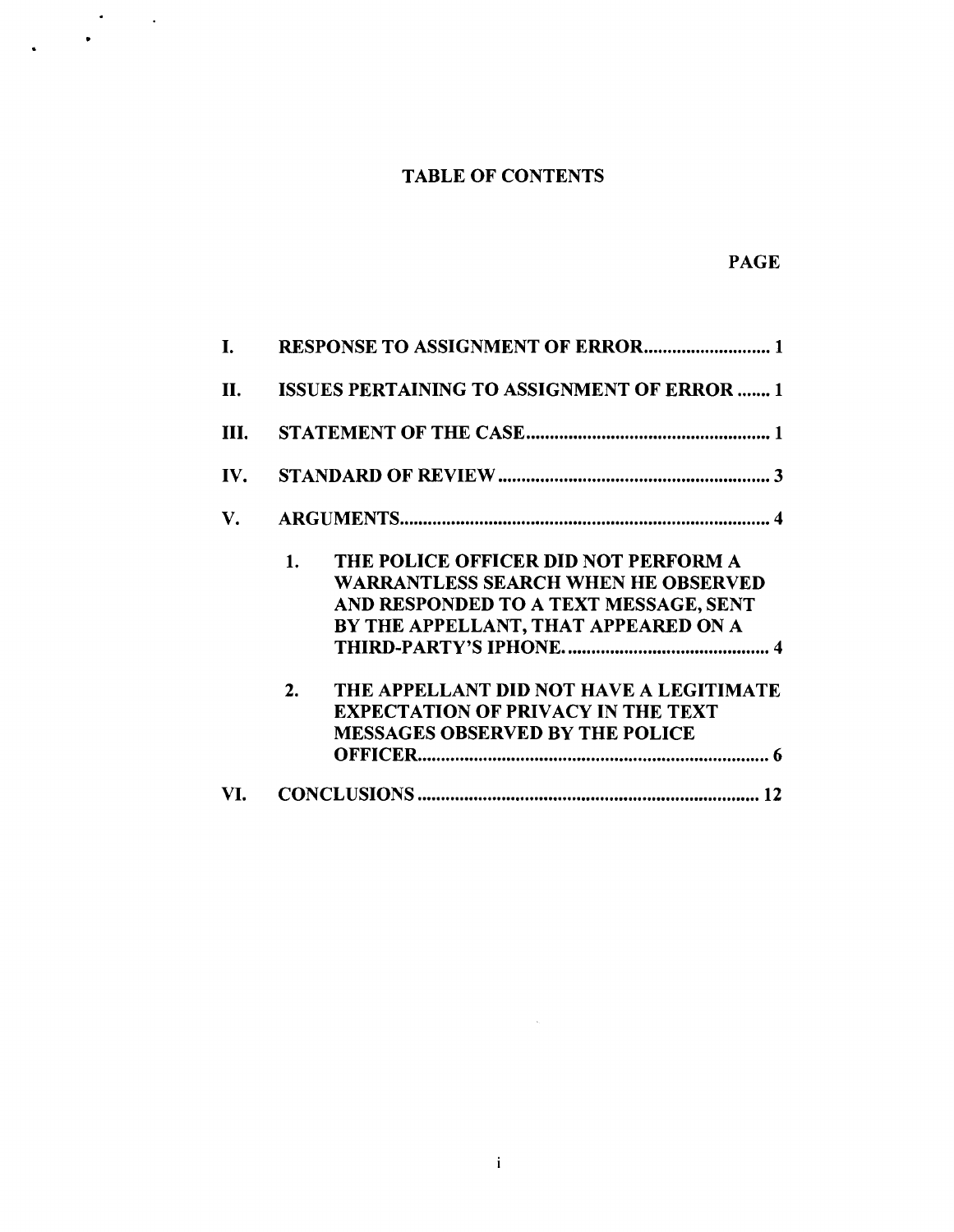## **TABLE OF AUTHORITIES**

 $\bullet$ 

 $\mathbf{A}$ 

 $\sim$   $\sim$ 

Page

## **Cases**

| Interstate Hosts, Inc. v. Airport Concessions, Inc., 71 Wn.2d 487, 429                                                                |
|---------------------------------------------------------------------------------------------------------------------------------------|
| Katz v. United States, 389 U.S. 347, 88 S.Ct. 507, 511, 19 L.Ed.2d 576                                                                |
| Smith v. Maryland, 442 U.S. 735, 99 S.Ct. 2577, 2582 (1979)  7                                                                        |
|                                                                                                                                       |
|                                                                                                                                       |
|                                                                                                                                       |
| State v. Mendez, 137 Wn.2d 208, 970 P.2d 722, 725 (1999) 4                                                                            |
|                                                                                                                                       |
| State v. Townsend, 147 Wn.2d 666, 57 P.3d 255, 259 (2002) 6                                                                           |
| State v. Wojtyna, 70 Wn. App. 689, 855 P.2d 315, 317 (Wn. App. Div. 1,<br>1993) review denied, 123 Wn.2d 1007, 869 P.2d 1084 (1994) 4 |
| United States v. Jacobsen, 466 U.S. 109, 104 S.Ct. 1652, 1656 (1984) 5                                                                |
|                                                                                                                                       |
|                                                                                                                                       |
|                                                                                                                                       |
|                                                                                                                                       |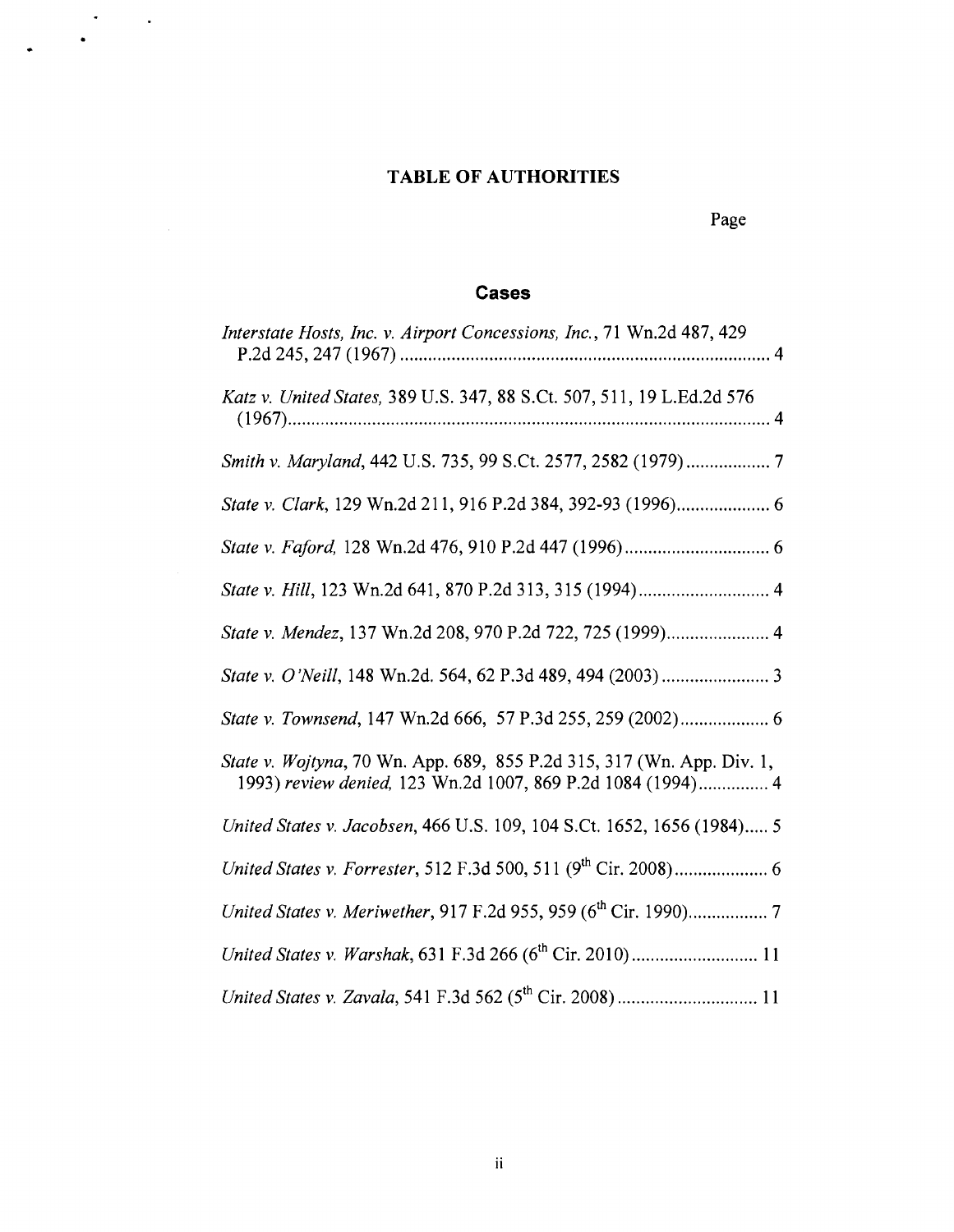## **Statutes**

 $\sim$   $\sim$ 

 $\mathcal{A}^{\mathcal{A}}$ 

 $\mathcal{L}^{\text{max}}_{\text{max}}$ 

 $\bullet$ 

| <b>Rules</b> |  |  |
|--------------|--|--|
|              |  |  |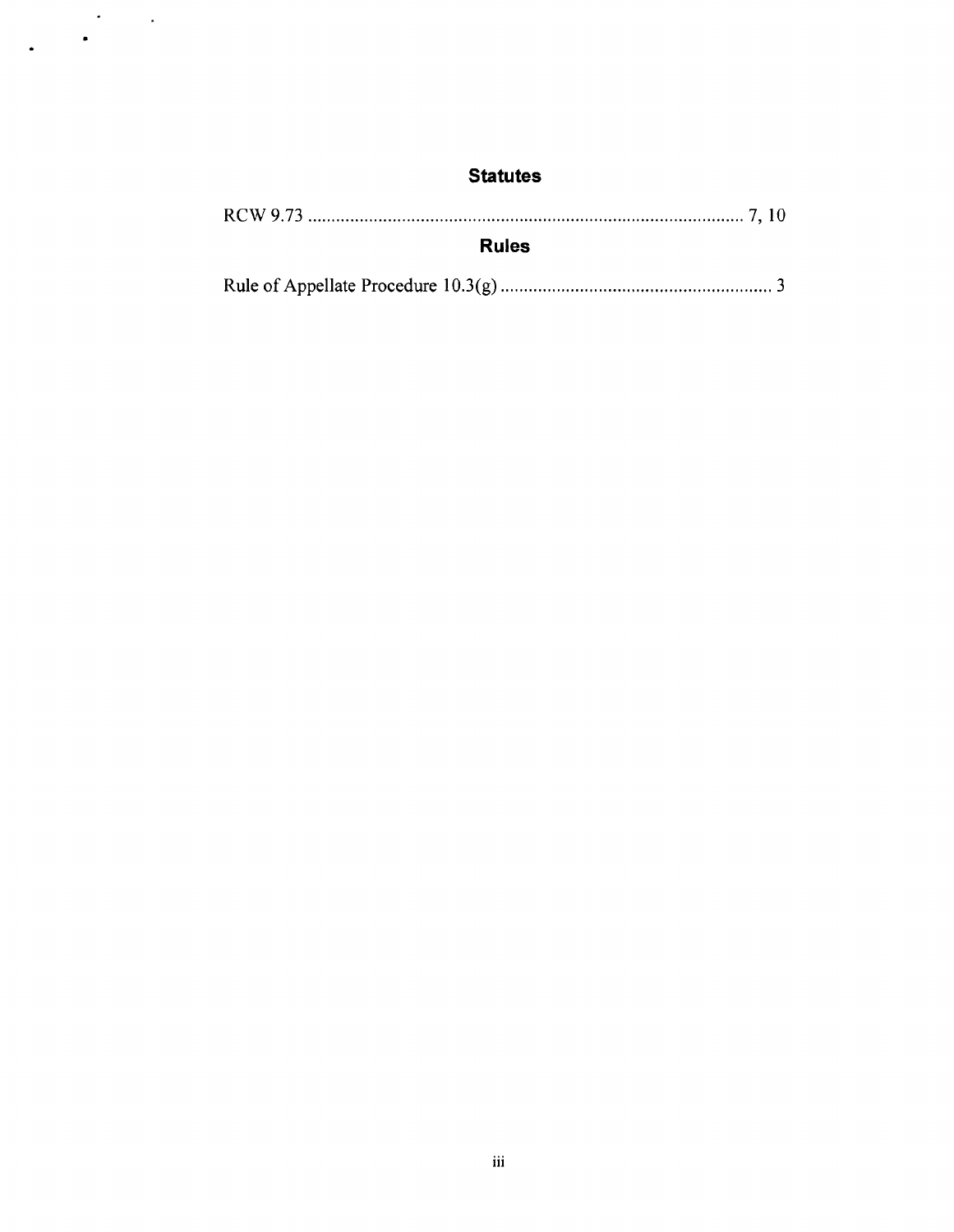### I. RESPONSE TO ASSIGNMENT OF ERROR

 $\mathcal{A}$ 

 $\bullet$ 

1. The Trial Court did not err when it refused to suppress evidence the police obtained through its text message conversation with the Appellant.

### II. ISSUES PERTAINING TO ASSIGNMENT OF ERROR

- 1. Did the police officer perform a warrantless search when observing the text messages, sent by the Appellant, which appeared on the screen of a third-party's iPhone?
- 2. Were the text messages sent by the appellant and observed by the police officer private communications?

### III. STATEMENT OF THE CASE

On November 3, 2009, Longview Police Detective Kevin Sawyer arrived at the Longview Police Department to begin his shift. When he arrived, he was given an iPhone that had been confiscated by another officer pursuant to the earlier arrest of Daniel S. Lee. Detective Sawyer was informed that Mr. Lee had been arrested and booked on drug related charges and his iPhone had rung numerous times since his arrest. CP 27- 28.

An iPhone is a cell phone. When an iPhone receives a text message, which is a typed out message sent from one cell phone to another, it displays the message directly on the screen. The phone itself does not need to be accessed or manipulated in order to view the text message. Detective Sawyer, who is familiar with iPhones and their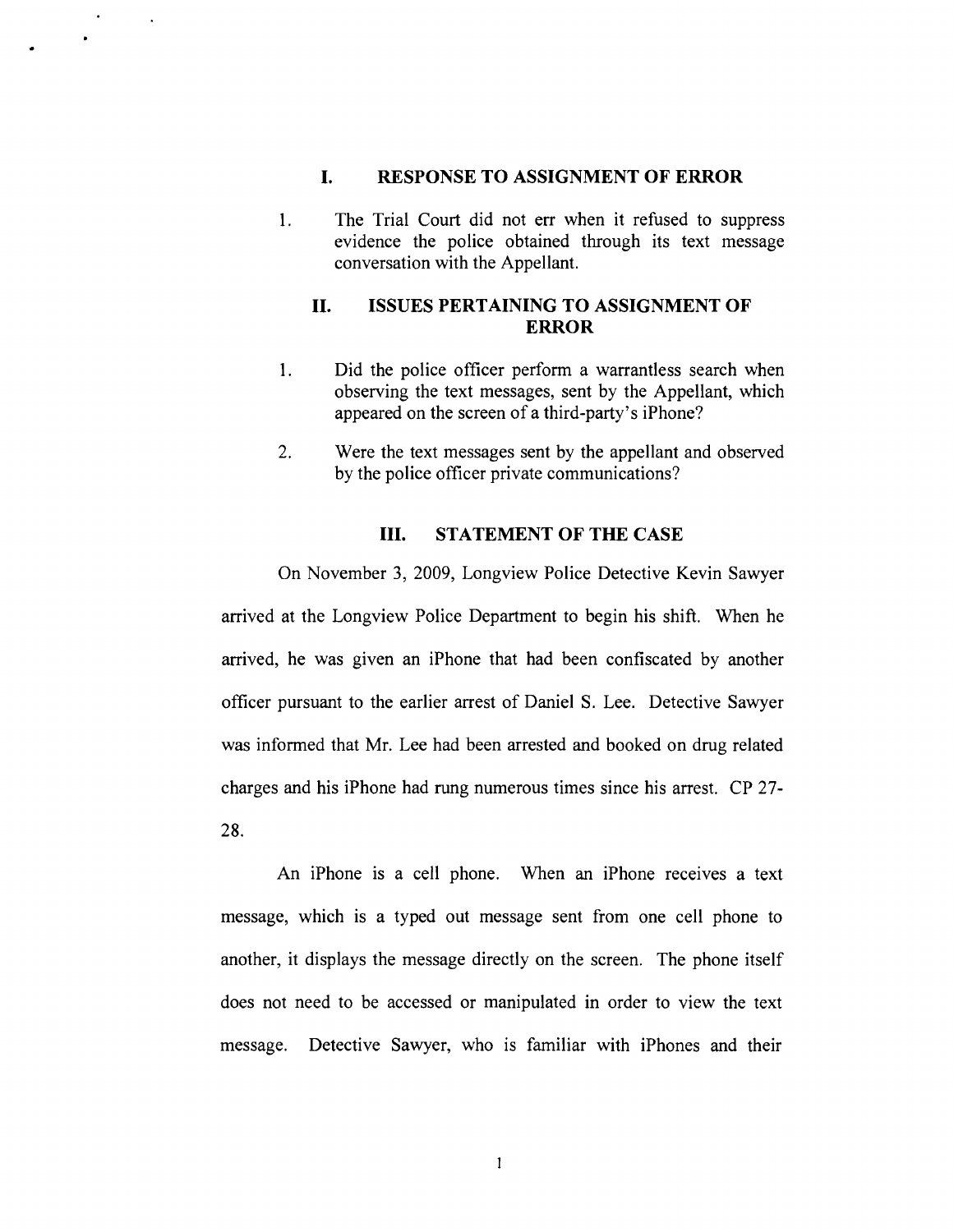functions, observed that Mr. Lee's iPhone did not have the screen lock function activated. CP 28.

 $\ddot{\phantom{1}}$ 

While Detective Sawyer was in possession of Mr. Lee's iPhone, he engaged in a text message conversation with Jonathan Roden. Detective Sawyer, posing as Mr. Lee, arranged a drug transaction with Mr. Roden, who was later placed under arrest and booked at the Cowlitz County Jail. Id. As Detective Sawyer was leaving the jail, he heard Mr. Lee's iPhone make an audible sound, indicating that it had received a text message. At that time, the iPhone was situated on the front passenger seat of Detective Sawyer's vehicle. Detective Sawyer picked up Mr. Lee's iPhone and viewed the message, which stated "Hey whats up dogg can you call me I need to talk to you." The name listed on the screen, along with the text message, was z-Shawn Henton. The text message was from a person believed to be the Shawn Hinton, the Appellant. *Id.* 

Detective Sawyer, posing as Mr. Lee, engaged in a text message conversation with the Appellant. During the course of this conversation, Detective Sawyer did not identify himself as law enforcement. None of the Appellant's text messages indicated that he sought only to converse with Mr. Lee. At no time did the Appellant ask whom he was text messaging. CP 28-29. Ultimately, Detective Sawyer and the Appellant agreed to a drug transaction. When contacted at the agreed upon meeting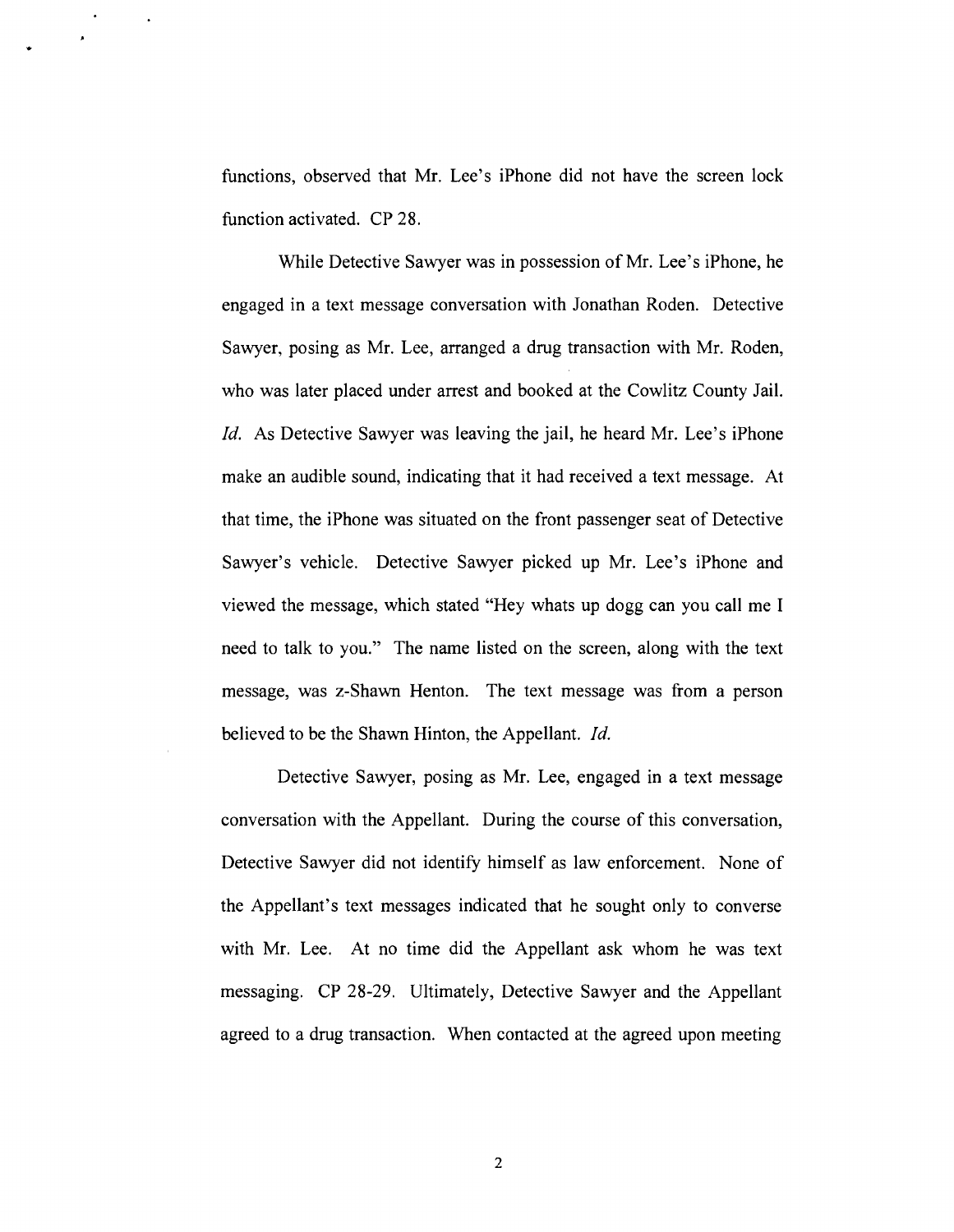spot, the Appellant was placed under arrest based on the contents of the text message conversation. CP 29.

 $\Delta$ 

On November 6, 2009, the Cowlitz County Prosecutor's Office charged the Appellant with one count of attempted possession of heroin. CP 1. A motion to suppress was heard by the Cowlitz County Superior Court on April 29, 2010. RP 1-60. The court denied the motion to suppress. RP 60-65. On June 16, 2010, the court entered its findings of fact and conclusions of law. RP 69. The State agrees with the Appellant's recitation of the court's findings of facts and conclusions of law. On July 15, 2010, the State filed an amended information charging the Appellant with attempted drug crimes. CP 32-33. On that same date, the Appellant stipulated to facts sufficient to convict and was found guilty of the crime charged in the amended information. CP 34-36.

#### **IV. STANDARD OF REVIEW**

Rule of Appellate Procedure  $10.3(g)$  states that a separate assignment of error must be made for each finding of fact a party contends is improper. "[C]hallenged findings entered after a suppression hearing that are supported by substantial evidence are binding, and, where the findings are unchallenged, they are verities on appeal." *State* v. 0 *'Neill,*  148 Wn.2d. 564,571,62 P.3d 489,494 (2003). "Substantial evidence [of a finding] exists where there is a sufficient quantity of evidence in the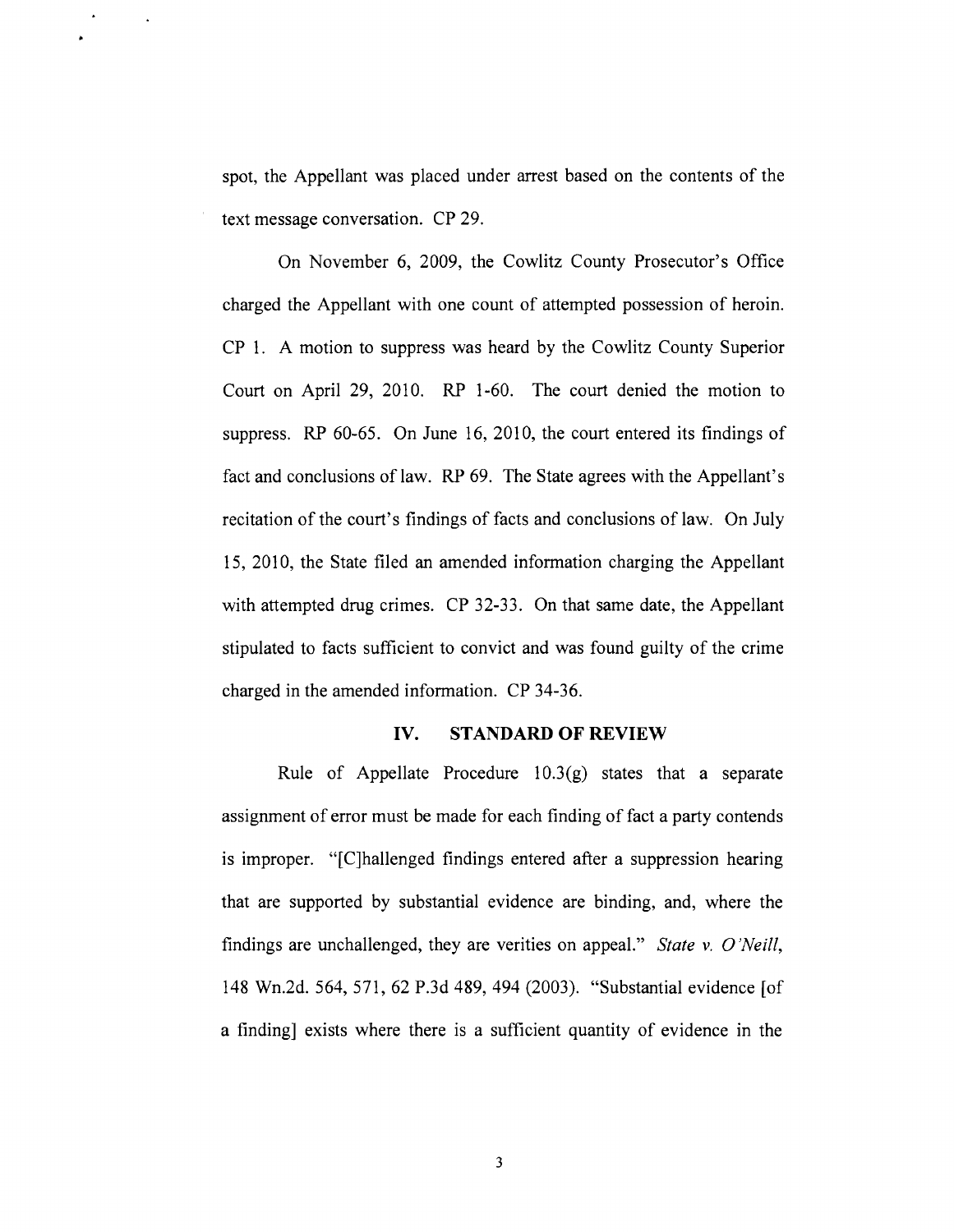record to persuade a fair-minding rational person of the truth of the finding." *State* v. *Hill,* 123 Wn.2d 641,644,870 P.2d 313,315 (1994). If there is substantial evidence to support the findings, the Court will not substitute its own findings for those of the trial court, even though it might have made different or contrary findings, were it the trier of fact. *See Interstate Hosts, Inc.* v. *Airport Concessions, Inc.,* 71 Wn.2d 487,489-90, 429 P.2d 245, 247 (1967). Conclusions of Law pertaining to a suppression motion are reviewed de novo. *See State* v. *Mendez, 137*  Wn.2d 208, 214, 970 P.2d 722, 725 (1999).

•

 $\sim$ 

### V. ARGUMENTS

## 1. THE POLICE OFFICER DID NOT PERFORM A WARRANTLESS SEARCH WHEN HE OBSERVED AND RESPONDED TO A TEXT MESSAGE, SENT BY THE APPELLANT, THAT APPEARED ON A THIRD-PARTY'S IPHONE.

"The Fourth Amendment, like its Washington counterpart (article 1, § 7), protects a person's legitimate expectation of privacy from invasion by government action if the individual has shown that 'he seeks to preserve [something] as private.'" *State* v. *Wojtyna,* 70 Wn. App. 689, 693, 855 P.2d 315, 317 (Wn. App. Div. 1, 1993) *review denied,* 123 Wn.2d 1007, 869 P.2d 1084 (1994) *(quoting Katz* v. *United States, 389*  U.S. 347, 351, 88 S.Ct. 507, 511, 19 L.Ed.2d 576 (1967)). "A 'search' occurs when an expectation of privacy that society is prepared to consider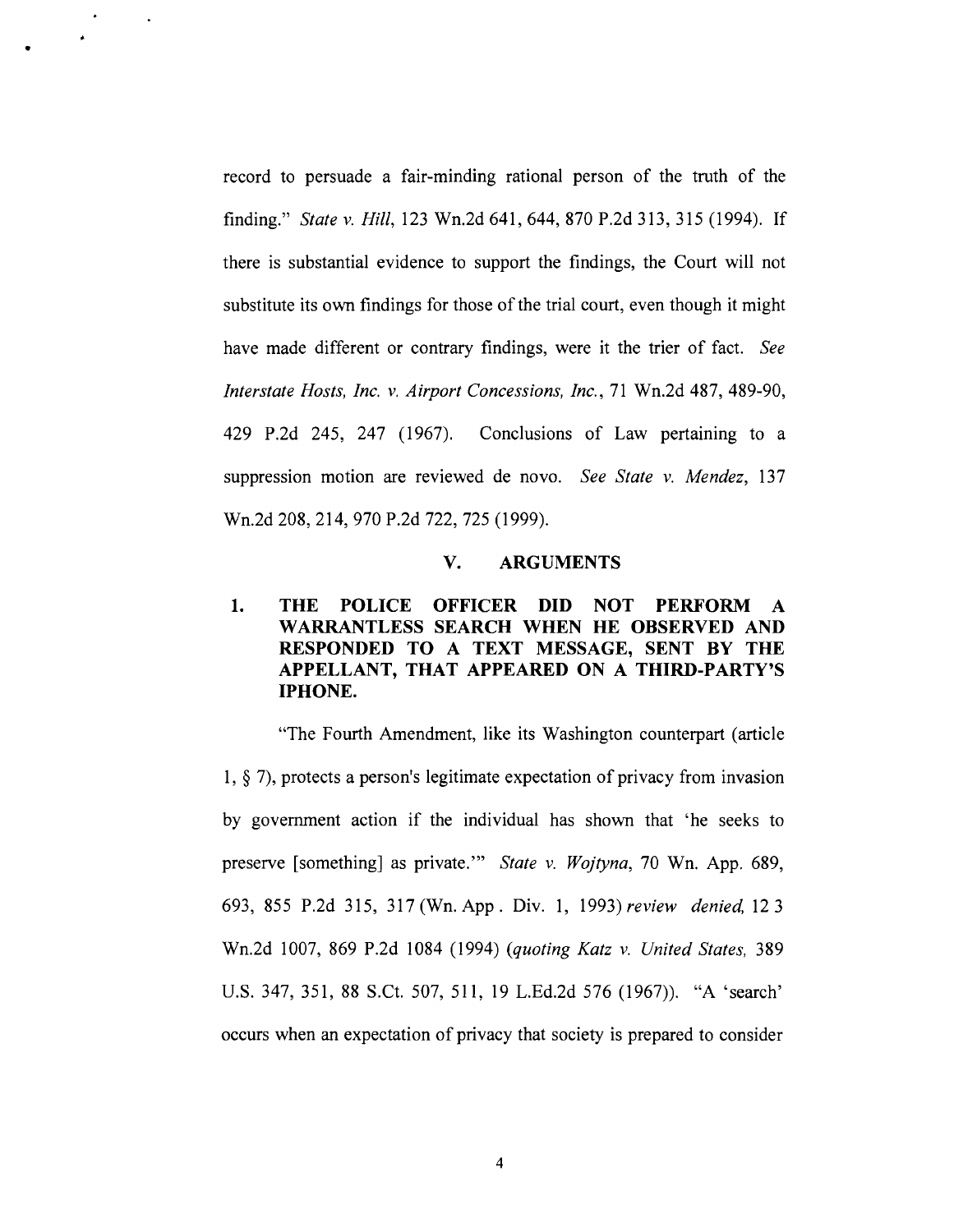reasonable is infringed." *United States* v. *Jacobsen,* 466 U.S. 109, 113, 104 S.Ct. 1652, 1656 (1984).

•

 $\mathcal{A}$ 

In the present matter, the officer did not perform a search, let alone an illegal search. The iPhone is a cell phone that displays its received text messages directly on its screen. Unless the iPhone is password protected or has its screen lock activated, an individual in possession of an iPhone does not have to do anything beyond looking at the screen in order to observe a received text message.

As stated above, the third-party's iPhone was situated on the passenger seat of the officer's patrol vehicle. The officer heard an indicator that the iPhone had received a text message and looked at the iPhone's screen. Without manipulating the iPhone in any manner, the officer observed a text message from the Appellant. The officer did not have to bypass a screen lock or enter a password to access the text message.

The State asserts that there is no need to obtain a search warrant when observing and responding to text messages. This would be akin to requiring a search warrant to engage in telephone conversation with a suspect. Logically, this does not make sense. Reading a text message as it is received on an iPhone is analogous to reading the address label on a piece of mail, which courts in other jurisdictions have concluded is not a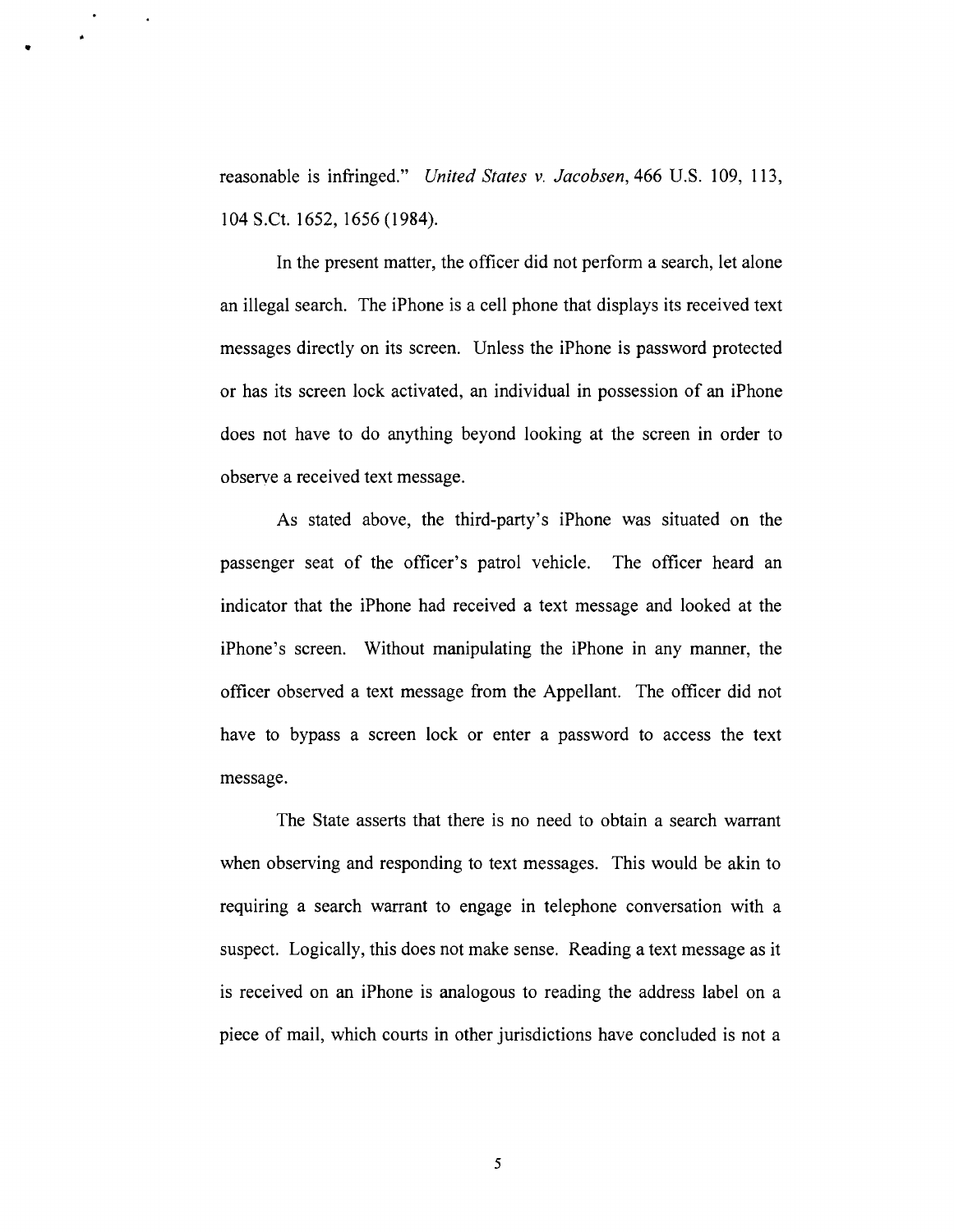search. *See United States v. Forrester*, 512 F.3d 500, 511 (9<sup>th</sup> Cir. 2008). To suggest otherwise is to suggest that an officer has performed a search when he reads a message left on a post-it note sitting on a countertop or hears the contents of a voicemail that is played in his vicinity.

•

 $\ddot{\phantom{a}}$ 

Clearly neither of these situations would require a warrant. The Appellant provides no authority that suggests a warrant would be needed to actively engage another in dialogue, whether it be verbally or through other electronic means such as email or text messages. Therefore, logically, it is clear that reading a message displayed on an iPhone screen, without manipulating the iPhone, is not a search and does not require a warrant.

### 2. THE APPELLANT DID NOT HAVE A LEGITIMATE EXPECTATION OF PRIVACY IN THE TEXT MESSAGES OBSERVED BY THE POLICE OFFICER.

"[T]he question of whether a particular communication is private is generally a question of fact..." *State* v. *Townsend,* 147 Wn.2d 666, 673, 57 P.3d 255, 259 (2002). "In deciding whether a particular conversation is private, we consider the subjective intentions of the parties to a conversation." *State* v. *Clark,* 129 Wn.2d 211, 225-27,916 P.2d 384,392- *93 (1996)(following State* v. *Faford,* 128 Wn.2d 476, 910 P.2d 447 (1996)). "We also look to other factors bearing upon the reasonable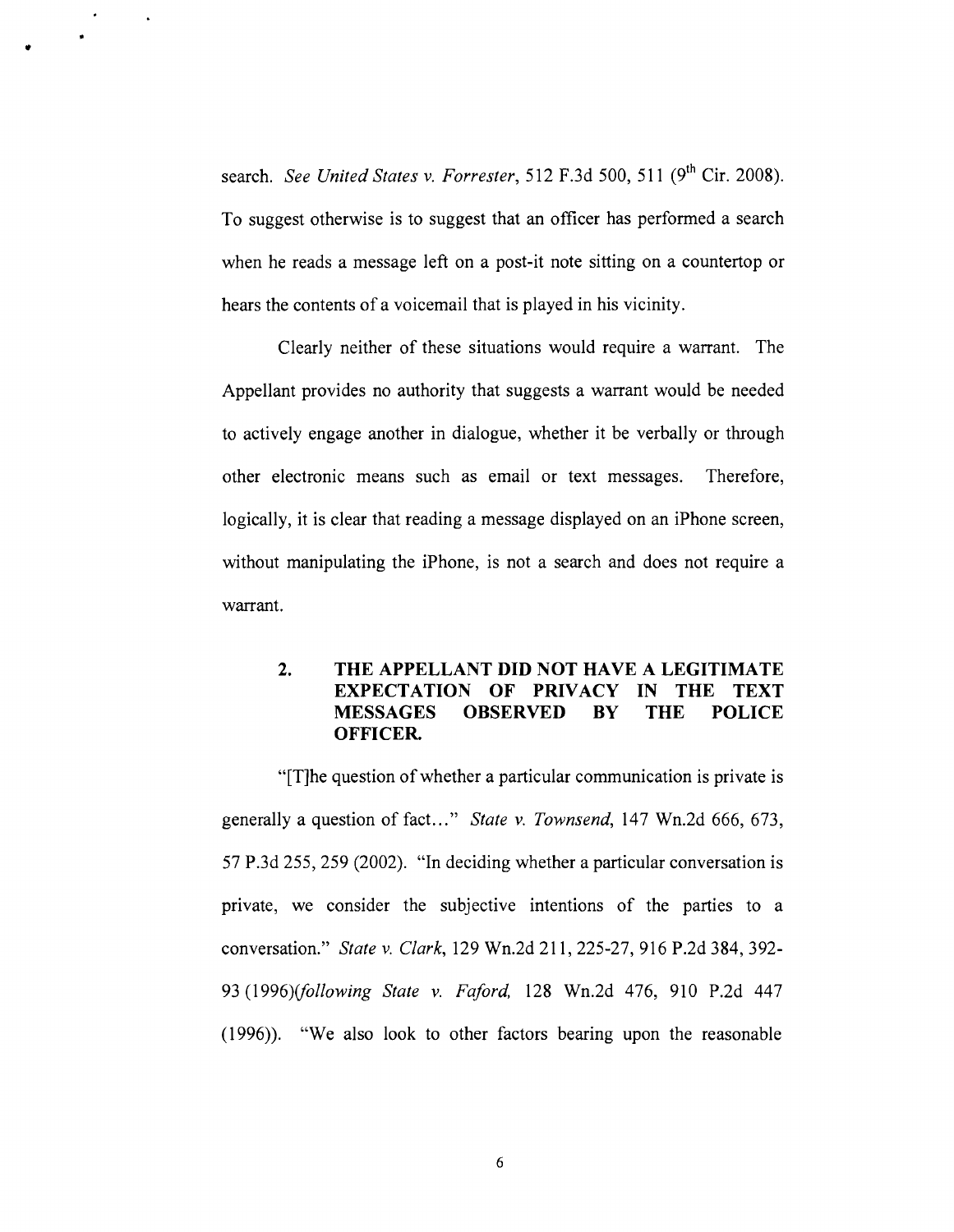expectations and intent of the participants." *Clark,* 129 Wn.2d at 225. One factor the Court will look to is the "[r]ole of the non-consenting party and his or her relationship to the consenting party." *Id.* at 226. "A communication is not private where anyone may turn out to be the recipient of the information or the recipient may disclose the information." *Id* at 227 *(following Wojtyna,* 70 Wn. App. at 695-96). "[T]he Court 'consistently has held that a person has no legitimate expectation of privacy in information he voluntarily turns over to third parties."" *Wojtyna,* 70 Wn. App. at 694 *(quoting United States* v. *Meriwether,* 917 F.2d 955, 959 (6th Cir. 1990); *Smith* v. *Maryland,* 442 U.S. 735, 743-44, 99 S.Ct. 2577, 2582 (1979)).

•

 $\ddot{\phantom{1}}$ 

In *Wojtyna,* police officers seized a pager pursuant to the arrest of a drug dealer. *Wojtyna,* 70 Wn. App. at 690. While in police possession, the pager continuously received incoming calls. A detective called one of the numbers and arranged a drug transaction and meeting with the defendant. The defendant was arrested for attempted possession of cocaine. *Id* The trial court denied the defendant's motion to suppress, concluding that the police did not violate Washington's Privacy Act, RCW 9.73, because no communication was intercepted. *Id.* 

In denying the defendant's appeal, the Court of Appeals relied upon the *Meriwether* court's rationale: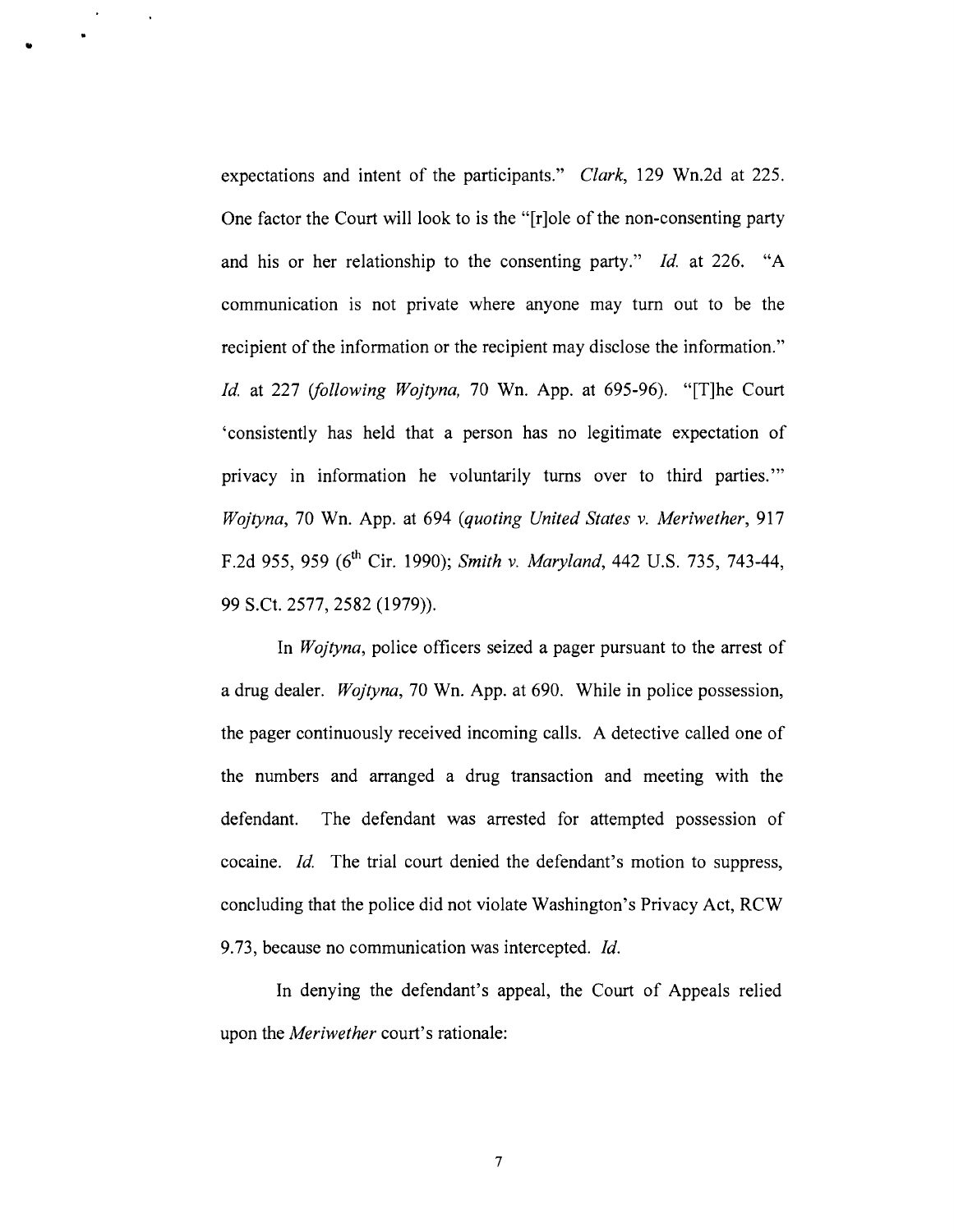When one transmits a message to a pager, he runs the risk that the message will be received by whoever is in possession of the pager. Unlike the phone conversation where a caller can hear a voice and decide whether to converse, one who sends a message to a pager has no external indicia that the message actually is received by the intended recipient. Accordingly, when a person sends a message to a pager, he runs the risk that either the owner or someone in possession of the pager will disclose the contents of his message. Since the actual confidentiality of a message to a pager is quite uncertain, we decline to protect appellant's misplaced trust that the message actually would reach the intended recipient.

*Meriwether,* 917 F.2d at 959. The *Wojtyna* court also concluded that the

defendant could not show that he intended to preserve his message as

private:

•

 $\ddot{\phantom{a}}$ 

By transmitting his number to a pager, Wojtyna has 'run the risk' that it would be received by whoever is in possession or that the owner or someone in possession would disclose the contents. The confidentiality of the transmission was uncertain and there is no reason to find that it was intended to be "private."

*Wojtyna*, 70 Wn. App. at 697.

In the present matter, the Appellant cannot claim any expectation of privacy in the text messages he sent to the iPhone the officer was in possession of. Sending a message from one cell phone to another is analogous to sending a message to a pager. Both involved communications sent from one device to another and can be received by any member of the public who happens to be in possession or in the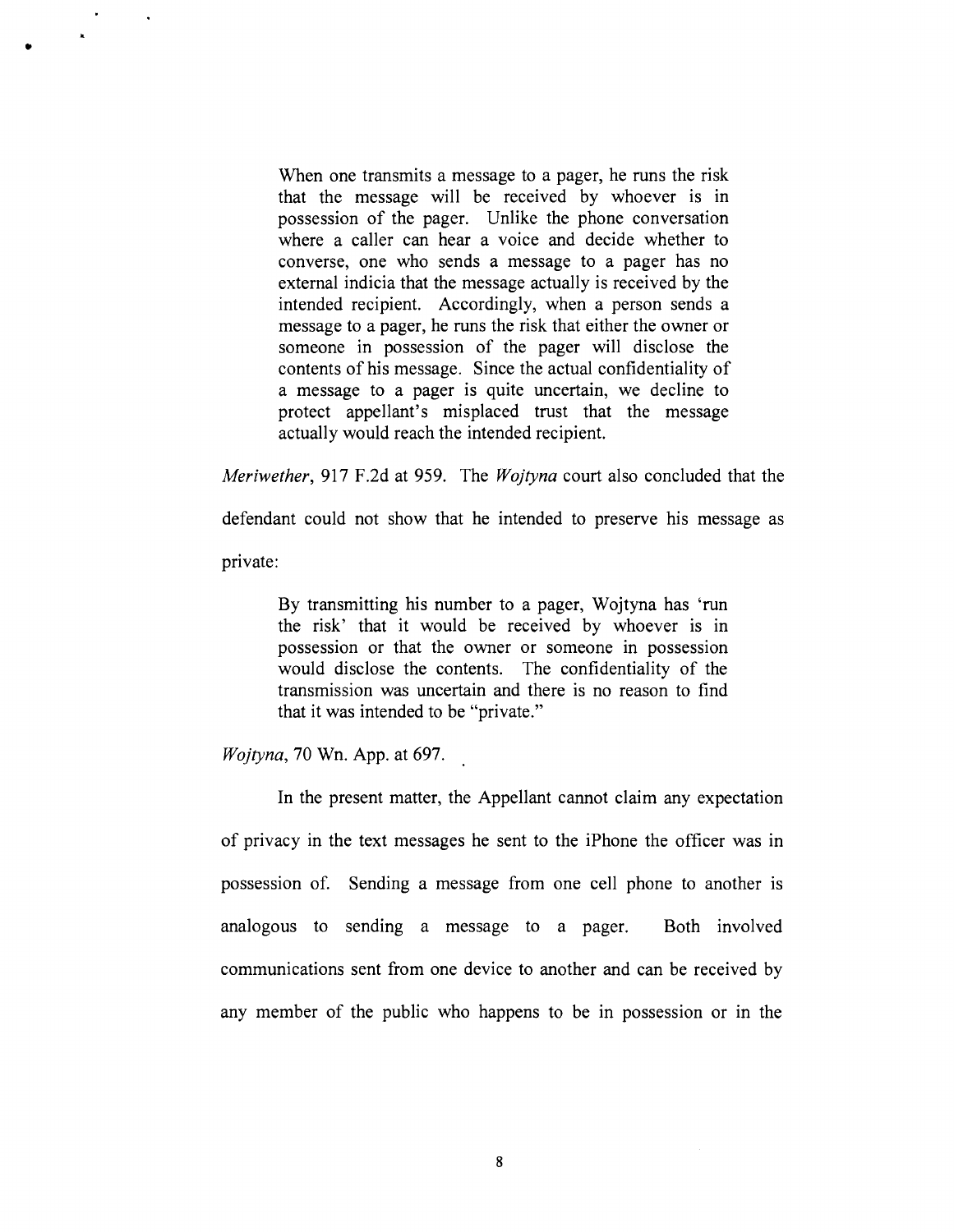vicinity of the receiving device. There is no guarantee that the message sent will actually be received by the intended recipient. In sending a text message, the Appellant assumed the risk that the iPhone would not be in the possession of the intended recipient. Further, the Appellant also assumed that the recipient would not divulge the information to whoever else may be present.

•

 $\ddot{\phantom{1}}$ 

The Appellant attempts to distinguish the present matter from *Wojtyna* by making two assertions. First, the Appellant claims that that pagers differ from cell phones by suggesting that pagers sole function is to receive telephone numbers, while cell phones do a myriad of things. This assertion is fundamentally incorrect. Pagers do receive telephone numbers. They also can receive messages in numeric form. Under the Appellant's assertion, if anything other than an actual telephone number was displayed upon the pager's screen, it would cease to be functioning as a pager. This is illogical. Furthermore, the pager's display screen operates essentially the same as an iPhone when a text message is received - the message is displayed upon the screen for all eyes to see.

The Appellant's secondly asserts a reasonable expectation of privacy because he had no way of determining that the person responding was anyone but the intended recipient of his messages. It must be noted that nowhere in the record does it indicate that the Appellant subjectively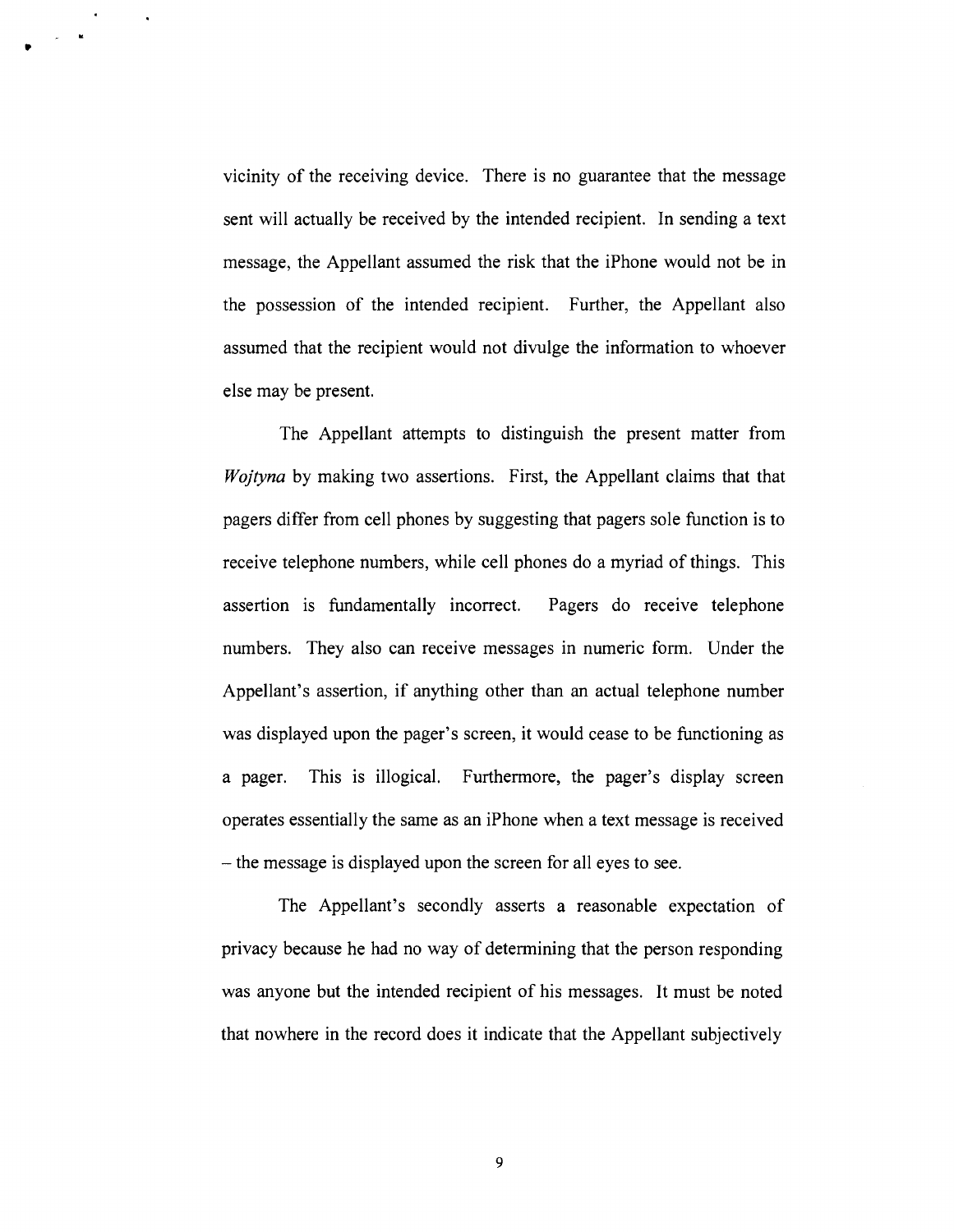thought his messages were private. The record does not show that he ever indicated that his messages were not to be disclosed to anyone else. The record does not show that he ever tried to ascertain whom he was specifically sending his messages to. Finally, and probably the most telling, the Appellant does not claim that the officer's actions were in violation ofRCW 9.73, Washington's Privacy Act.

.- .. "

 $\ddot{\phantom{1}}$ 

The Appellant suggests that *Wojtyna* is distinguishable from the present matter because the defendant there had an actual phone conversation with the officer who received his message. The Appellant fails to recognize that the defendant in *Wojtyna* sought to characterize the officer's observation of the pager as an illegal search and suppress the evidence therein. The court, following *Meriwether,* concluded that no constitutional violation occurred because the defendant had no means of knowing who was actually in possession of the pager, whether the intended recipient actually received the message, and that the message would not be disclosed to other persons. *Wojtyna,* 70 Wn. App. at 694.

The Appellant ignores this holding and attempts to link recent federal case law in regards to emails to cell phone text messages. The State is not disputing that the contents of emails can be considered private. The cases the Appellant relies upon all dealt with actual warrantless searches conducted by law enforcement officers: In *United States v.*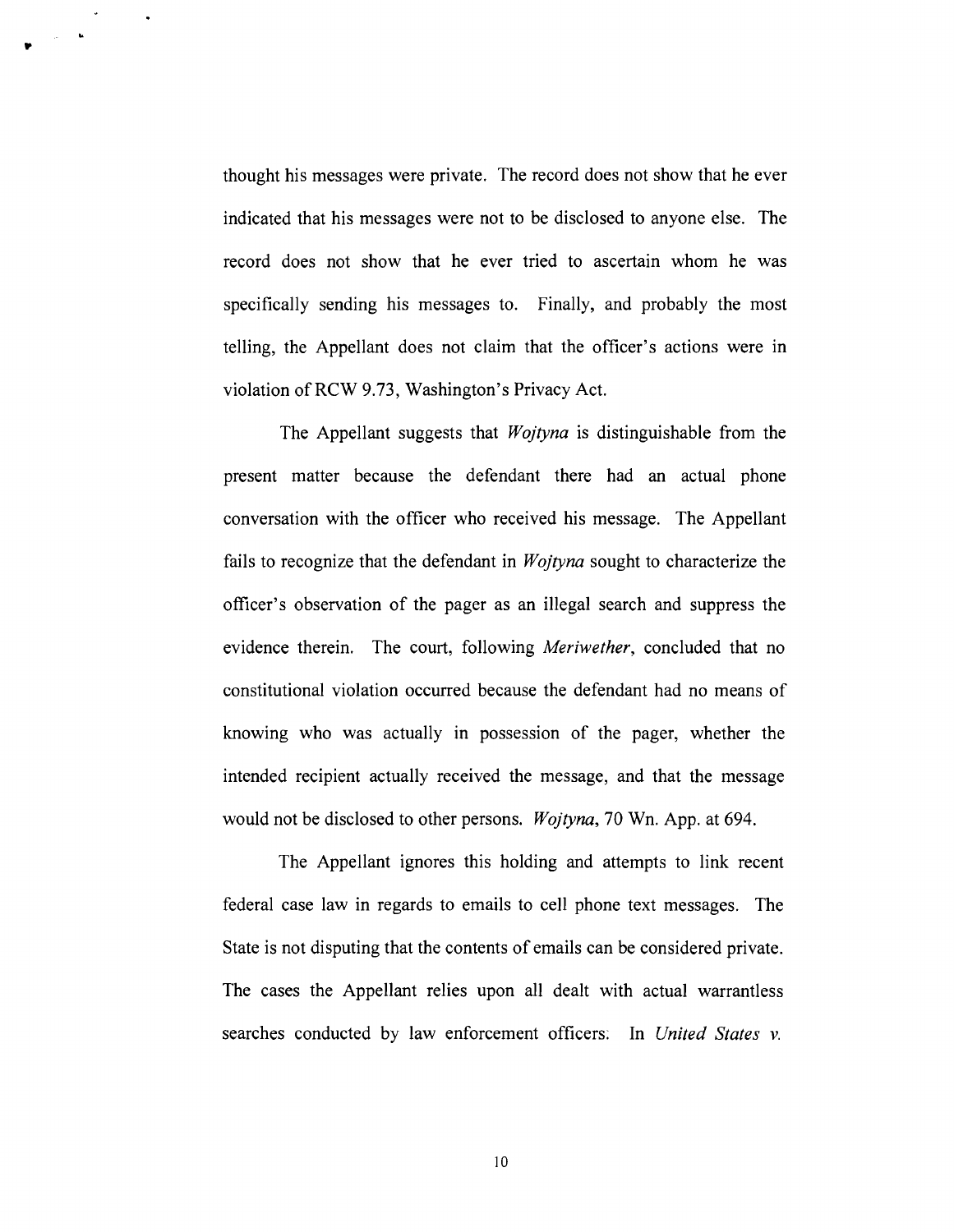Zavala, 541 F.3d 562 (5<sup>th</sup> Cir. 2008), the officers actually went into the defendant's cell phone to acquire evidence. In *United States* v. *Warshak,*  631 F.3d 266 ( $6<sup>th</sup>$  Cir. 2010), the officers accessed the defendant's ISP to obtain his emails. Both of these cases involve actual searches into private information. As stated above, the present matter does not involve a search. Neither of these cases dealt with a text message that was observed without accessing the phone. Neither of these cases addressed whether a communication that can be observed by any person within the vicinity of an iPhone is private.

 $\mathbf{r}$  .  $\mathbf{r}$ 

The Court must recognize that this is not a general cell phone case. Instead, this case revolves around the iPhone's method of displaying a text message. This case does not involve a flip-phone, a screen lock, password protection, or entry into an inbox. This case is directly in regards to the officer observing a text message without manipulating the electronic device.

The trial court was correct in following the rationale of *Meriwether*  and *Wojtyna* in finding that the Appellant could not assert that his message were intended to be confidential. Simply put, because the Appellant could not be certain who in fact was receiving his messages, he assumed the risk that they were being received by someone other than the intended recipient. Further, the Appellant also assumed the risk that these messages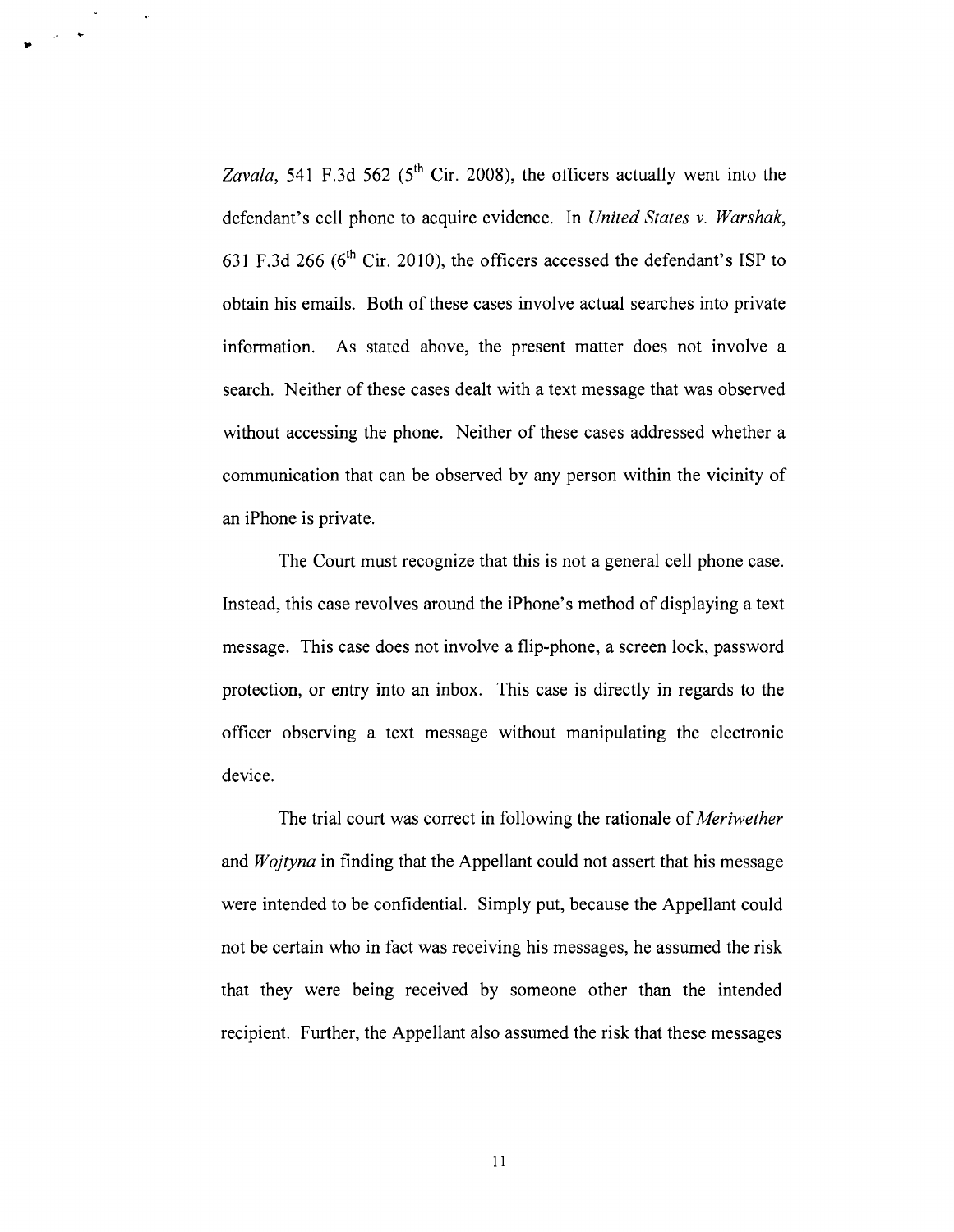could be divulged to or observed by other parties that may be present. These cannot be considered private messages, and therefore no constitutional violation occurred. Therefore, the Appellant did not have an expectation of privacy in the text messages received by the officer.

 $-$ 

 $\ddot{\phantom{0}}$ 

### **VI. CONCLUSIONS**

As stated above, the Appellant's appeal should be denied because he did not have a legitimate expectation of privacy in his text messages. The officer did not gain entry into the iPhone; rather, he simply observed a message displayed on the iPhone's screen. Therefore, no warrantless search took place. By communicating through text messages, the Appellant assumed the risk that his messages would be received or observed by someone other than the intended recipient. As a result, no constitutional violations occurred.

Respectfully submitted this  $\cancel{\smash{\not}e}$  day of March, 2011.

SUSAN I. BAUR  $\ell$ cuting Attorney

By

M. BR BA #36804 Deputy Prosecuting Attorney Representing Respondent